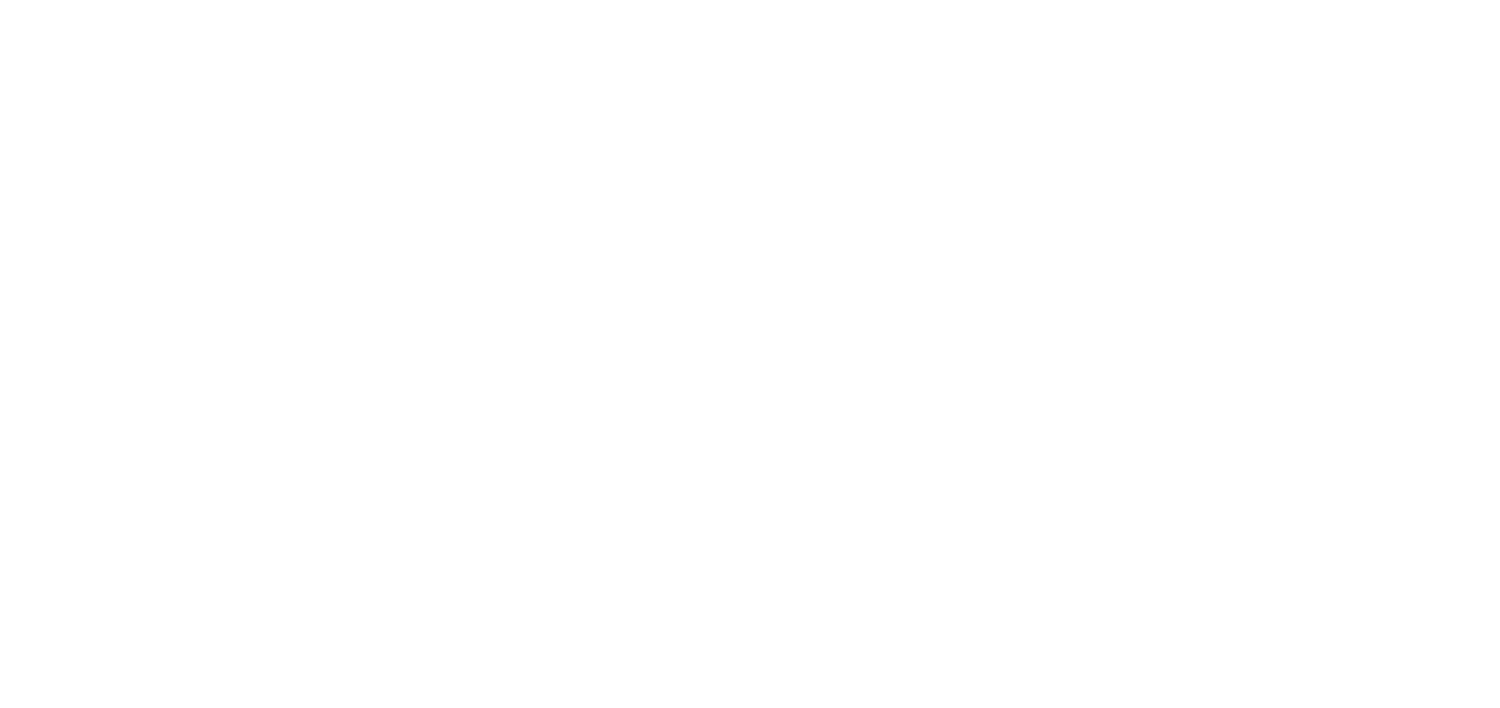



## About Gazeley

Gazeley was founded in 1987 in the UK and has since developed more than 60 million sq ft (5.6 million sq m) of sustainable distribution warehouses and industrial space for many businesses from the retail, automotive and FMCG sectors including Argos, John Lewis, Woolworths, Nestlé, Scottish and Newcastle, VW, Honda to third-party logistics providers such as TNT, Geodis, Ceva, Zufall, Norbert Dentressangle.

Gazeley has a range of logistics sites to offer to its customers across the UK, France, Belgium, Spain, Germany, Italy, China, Mexico and India and is expanding operations further into Central and Eastern Europe and the Middle East.

Gazeley's vision is: 'to be a global provider of logistics space delivered in a sustainable way'. A suite of key environmental measures are provided to customers as standard ref ecting Gazeley's cost effective procurement and long-term commitment to sustainable development. The ability to implement leading edge environmental technologies ranging from rain water harvesting and ETFE roof ights to biofuel plants across its developments provides customers with significant operational cost savings.